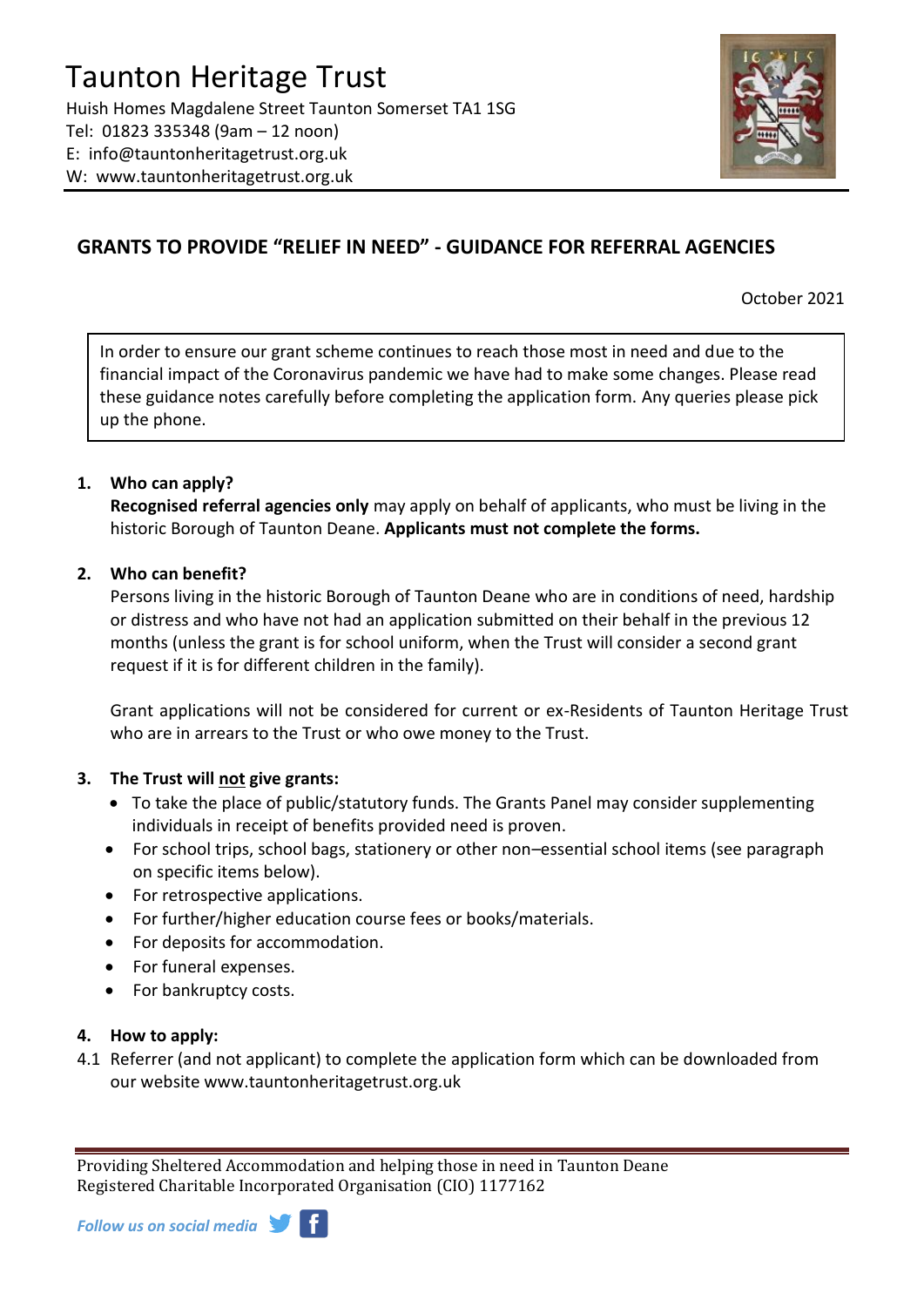- 4.2 The individual/family circumstances should be described in detail. The need and how the grant would benefit the applicant should also be fully explained. The Grants Panel must be satisfied that the request is for an **essential need.**
- 4.3 Referral agencies must cost all items, with the exception of white goods and furniture, which the Trust will cost.
- 4.4 If the request is for a contribution towards an item please explain fully how the balance would be met.
- 4.5 The form must be signed by the referral agency officer responsible for submitting the form and for monitoring the use of any grant awarded.
- 4.6 The referrer **must** get the applicant to read the Data Protection Statement at section 9 on the form and sign to give their consent. Without this consent we are unable to consider the grant request. The Data Protection Statement is also given at the bottom of this document.

We appreciate that sometimes it may be difficult to get an applicant to sign the form. However, we have a legal duty to gain consent from the applicant to use their data, so we must have this signature rather than just a typed name. We will accept a signature from the applicant on a piece of paper with the wording of section 9 on the application form (either typed or handwritten) accompanying it. This can then be emailed to us as a photo of the piece of paper. It is important that if you are having problems getting a signature that you contact us before submitting the form (email info@tauntonheritagetrust.org.uk) rather than leaving it blank or typing in a signature, as this will be rejected. We can then give suggestions for obtaining a signature that meets our requirements.

- 4.7 **Signed and scanned application forms should be submitted to us by email to info@tauntonheritagetrust.org.uk. When submitting applications via this route, please ensure that you comply with your organisation's GDPR regulations for sending personal information.**
- **5. Specific items must be itemised and costed and the following noted:**
- 5.1 **Furniture –** will be costed by us via the Home Furniture Services Trust Store, also known as Furnitrust, (HFST). If successful, a letter of introduction will be sent to the applicant via the referrer and the HFST will invoice us direct. There is a three month limit for obtaining the goods.
- **5.2 Free standing white goods (fridges, freezers, cookers and washing machines etc)** We may only be able to grant for one electrical appliance per applicant. Please therefore list requested items in order of priority.

Electrical appliances will be supplied and installed by the Trust through Hatchers of Taunton – we will cost these items. If a cooker is required please state if it is electric or gas.

If a request includes an electrical appliance and flooring we may only be able to grant for one of these. Please therefore list items in priority order.

A microwave combination oven would normally be considered as an alternative to a cooker if the applicant is a **single person with no dependents.** We would also consider a mini counter top oven with hot plates but referrers would have to source and price this themselves and give their organisation's bank details on the application form so that payment could be made to the referral agency via bank transfer. Please make it clear on the application form which cooking appliance is requested for a single person.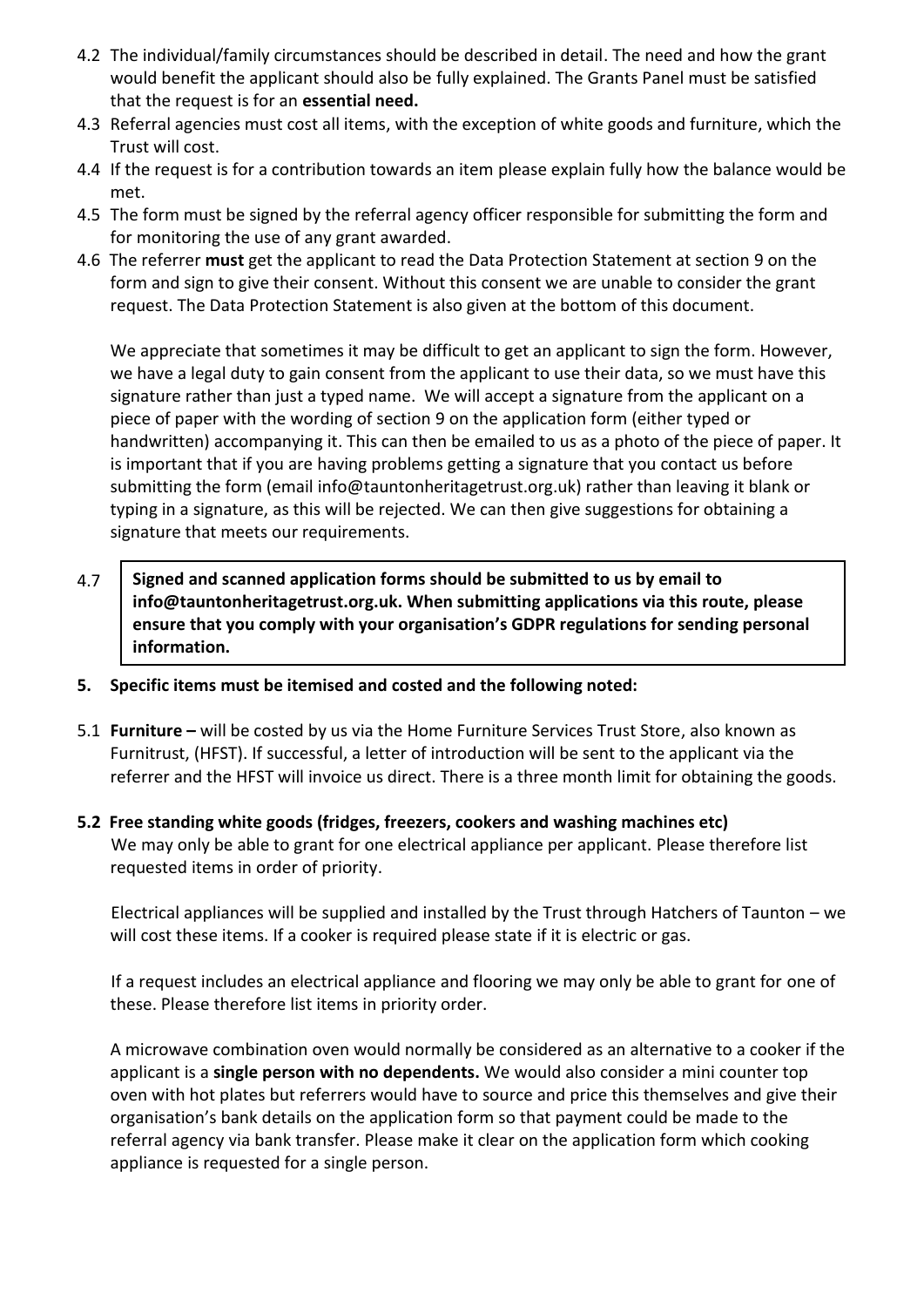\*A washing machine would only be considered if there were no communal laundry facilities or access to a laundrette.

 $*$ A tumble dryer will only be considered if proven exceptional need is clearly explained on the application form\*

The following sizes of appliance **only** will be considered unless there are exceptional circumstances that must be fully explained on the application form, and in **white only**:

|                             | Width             |
|-----------------------------|-------------------|
| Washing machine             | 60cm (see* above) |
| Tumble dryer                | 60cm (see* above) |
| Under counter larder fridge | 55 <sub>cm</sub>  |
| Under counter freezer       | 55cm              |
| Fridge freezer              | 55cm              |
| Gas cooker                  | 50cm              |
| Electric cooker             | 50cm              |

## **5.3 Any type of flooring**

We will consider requests for flooring for up to two priority areas only but may only be able to grant for one. Please supply two written quotes on carpet shop headed paper specifying cost for supply, giving the areas in order of priority. Both quotations should be for carpeting from the Big Hit Stain Safe Range only or similar approved. All carpet stores should be able to supply this range.

Laminate or vinyl flooring will only be considered in EXCEPTIONAL CIRCUMSTANCES, provided a detail explanation of need is fully explained on the application form.

If a request includes flooring and an electrical appliance we may only be able to grant for one of these. Please therefore list items in priority order.

If successful, payment for flooring will be made via bank transfer to the referrer's organisation, using the details supplied by the referrer on the application form. We will not issue a cheque and will not make the payment to either the applicant or the carpet store.

Applications for flooring will only be considered if the Agreement at the end of the application form is signed by both the applicant and the referrer.

- **5.4 Disability aids, home adaptations for disability, mobility scooters** please give details of applications made to other agencies such as Somerset West and Taunton Council, or other charities etc. Applicant's savings and amount they are to contribute must be shown. The Trust will only give a contribution to mobility scooters dependent on the applicant's circumstances. If successful payment will be released via bank transfer to the referrer's organisation, using the details supplied by the referrer on the application form, once we have **written confirmation** from the referrer that the balance has been obtained.
- **5.5 School uniform basic clothing essentials only**, (including school shoes, PE kit and PE shoes) will be considered.
	- please cost all items from the Taunton Uniform shop in East Reach, Taunton. Referrer to obtain a price list from the shop, and tick items requested and attach to form. Please total all amounts, ensuring totals are correct. Successful applicants will receive an introductory letter,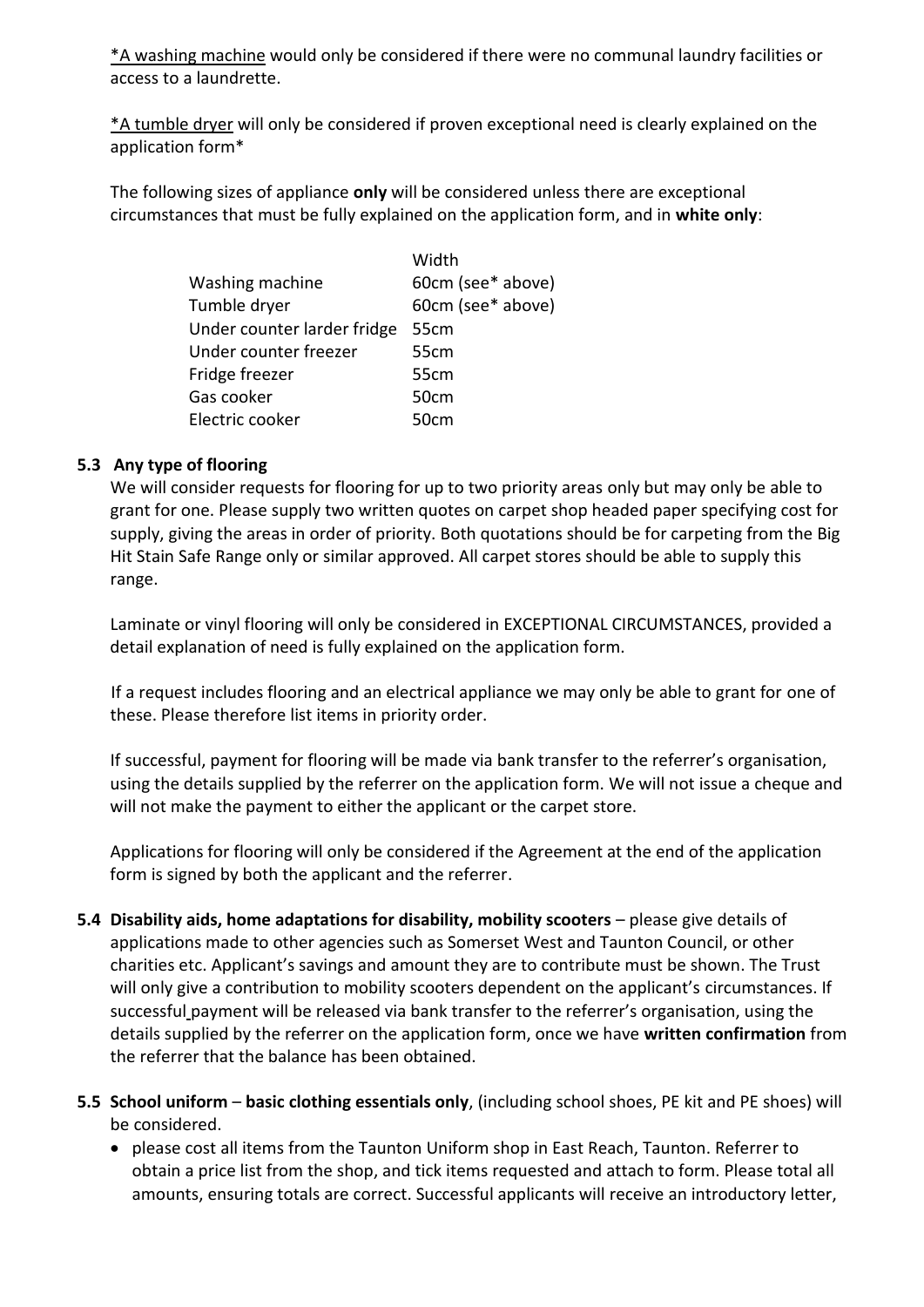with the supplied price list, to be taken to the shop to obtain the goods (with a one month deadline). The shop will invoice us direct.

- if uniform is to be obtained from another source, as it is not supplied by the Taunton Uniform shop, please make this clear on the application form. Attach a list from the supplier with the items requested clearly marked, costed and the amount requested totalled. Payment made via bank transfer to the referrer's organisation, using the details supplied by the referrer on the application form. We will not make a payment to the applicants or other third parties.
- a maximum of 2 of each item requested, per child, will be considered unless there are exceptional circumstances, which must be fully explained on the application form.
- The Taunton Uniform shop will supply football/hockey boots and PE shoes but does not supply school shoes. If school shoes are requested please cost from another reliable source and give your organisation's bank details on the form so that we can make payment to your organisation via bank transfer. We do not make payment to applicants or other third parties.
- The Trust would not normally grant both a blazer and school coat for one child.
- Swimwear would only be considered if a compulsory part of the school curriculum.
- The Trust **will not consider** the following school items:
	- **Stationery** Lunch boxes and water bottles Book bags Name labels Optional school wear items School socks (PE socks will be considered) Shin pads/guards/gum shields Any other non-clothing school items
- **5.6 Home Computers** will only be considered if proven exceptional need, e.g. disability/impairment is clearly explained on the application form.
- **5.7 Respite breaks** *-* request for contributions towards breaks for respite will be considered on their merit. If a request is for a couple the Trust would only pay for one of them.
- **5.8 Nursery fees –** will only be considered if proven exceptional circumstances are clearly explained on the application form.
- **5.9 Any other items**  a request for any other items not listed above must be costed from a reliable source (such as Argos or other large store and the referral organisation's bank details (not the applicant's or other third party) given on the form so that payment can be made via bank transfer.

## **6. How to submit the application form:**

Please see point 4.7 under 'How to Apply' above, which explains how you can email the application form to us (our preferred method). If you wish to post it please do so to the address at the top of the application form, in good time to meet the deadline given below. **We do not need multiple copies.**

## **7. Application forms will be rejected if:**

- Handwritten
- Not signed by the referrer and/or applicant
- Completed by the applicant
- Incomplete (e.g. no carpet quotes, details of income, etc)
- Insufficient supporting information / essential need not demonstrated